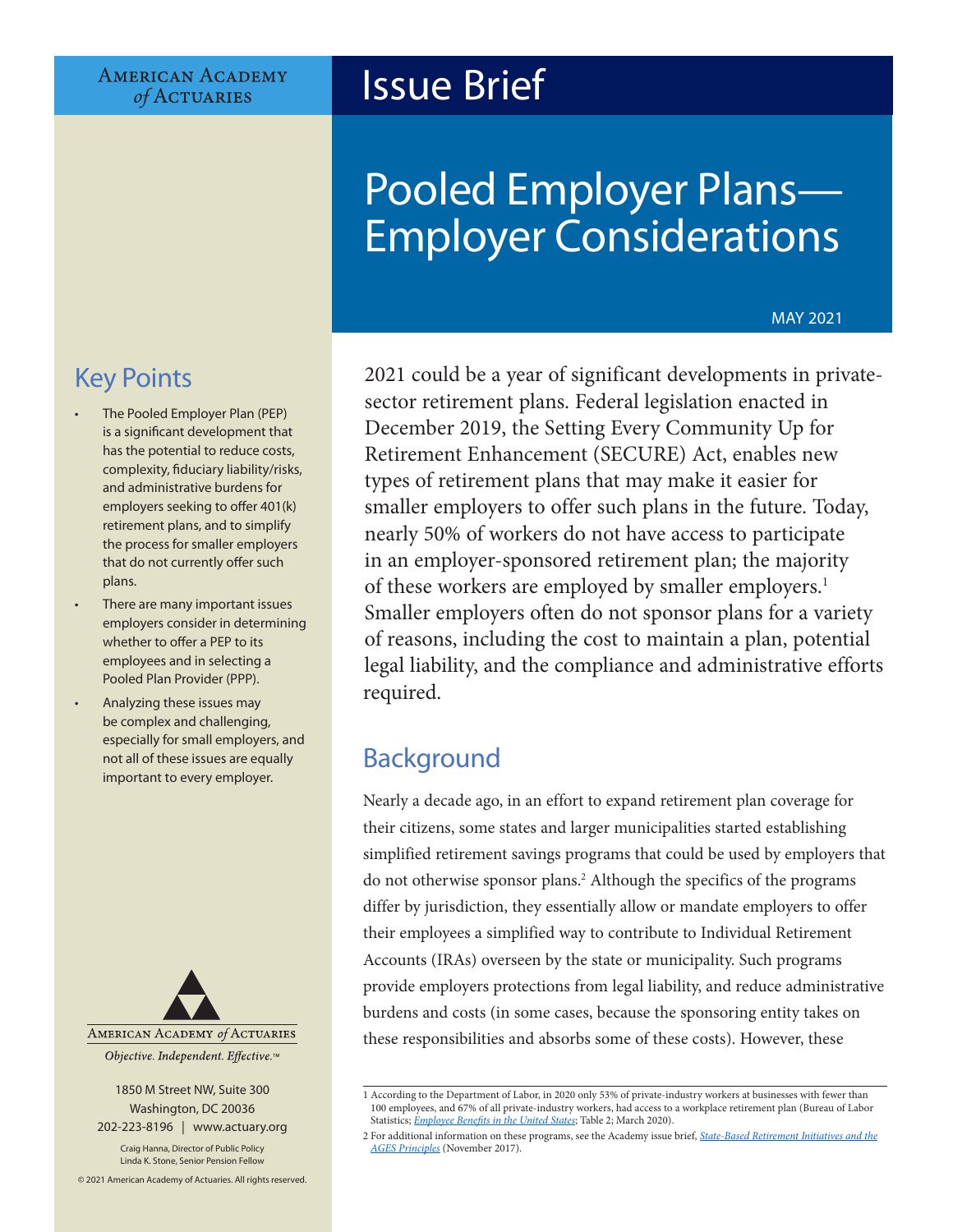IRA programs lack many features and benefits that 401(k) plans and other qualified defined contribution (DC) plans offer (e.g., employers generally cannot make matching contributions into IRAs, and IRAs have lower contribution limits than qualified DC plans).3

Enter the SECURE Act, signed into law in December 2019. Among its various provisions, one that may have a significant impact on retirement security is the establishment of the Pooled Employer Plan (PEP), effective January 1, 2021.<sup>4</sup> PEPs allow multiple, unrelated employers of any size to participate in a single retirement plan that is a defined contribution plan qualified under Internal Revenue Code section 401(a).5

The intent behind PEPs is to expand retirement plan coverage among (primarily smaller) employers that have not adopted a plan for the reasons noted earlier (i.e., cost, liability exposure, and compliance and administrative burdens). PEPs have the potential to be less expensive than single-employer DC retirement plans, limit liability, and enable employers to outsource most of the compliance and administrative efforts associated with operating retirement plans. PEPs might also offer some features that an employer might not choose to offer through their single employer plan such as insured and/or non-insured retirement income options. It is also possible that some employers that already sponsor plans may switch over to PEPs to lower their cost of compliance, to reduce administrative and operational duties, and to transfer some of the fiduciary risks associated with managing their own plans. However, it is too soon to know whether or how many sponsors might elect to switch.

Prior to the adoption of PEPs, individual employers could join together only in a multiple employer plan (MEP). However, MEPs could only be joined by employers that share a common business element or as part of the same professional employer organization (PEO). Another downside of MEPs is referred to colloquially as "the one bad apple rule."

**Members of the Retirement System Assessment and Policy Committee, which authored this issue brief, include Eric Keener, MAAA, FSA, FCA, EA—***Chairperson***; Claire Wolkoff, MAAA, FSA—***Vice Chairperson***; Kelly Coffing, MAAA, FSA, EA; David Driscoll, MAAA, FSA, FCA, EA; Lee Gold, MAAA, ASA, EA; Scott Hittner, MAAA, FSA, FCA, EA; Cynthia Levering, MAAA, ASA; Esther Peterson, MAAA, ASA, EA; Andrea Sellars, MAAA, FSA; and Mark Shemtob, MAAA, FSA, FCA, EA.** 

<sup>3</sup> In 2021, the IRA contribution limit is only \$6,000 (\$7,000 at age 50 or older), while in a 401(k) plan, an individual can contribute up to \$19,500 (\$26,000 at age 50 or older) on a pre-tax or Roth basis and the total of employer and employee contributions can be up to \$58,000 (prior to the \$6,500 additional amount at or after age 50).

<sup>4</sup> An Academy issue brief on the potential impact of the SECURE Act on retirement security is available <u>here</u>.<br>5 PEPs can also be structured based upon Individual Retirement Accounts.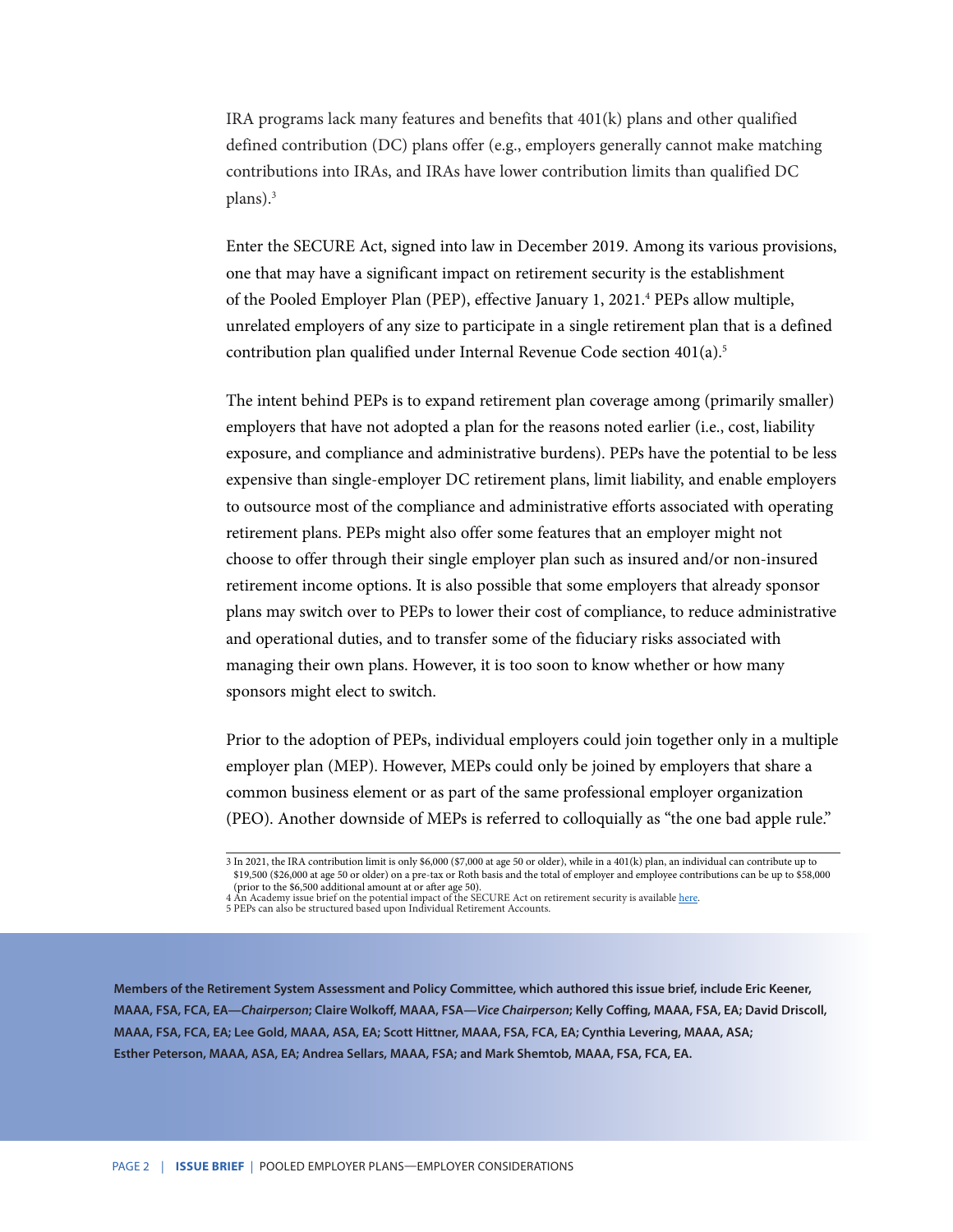Under this rule, if just one of the participating employers causes the plan to violate the rules and regulations applicable to tax-qualified plans under ERISA<sup>6</sup> and the Internal Revenue Code, the entire plan could face disqualification. PEPs are not subject to "the one bad apple rule," nor is there any requirement that employers joining a PEP have any common business element.

Under the SECURE Act, an entity must be a "Pooled Plan Provider" (PPP) registered with the U.S. Department of Labor (DOL) and Department of Treasury in order to offer a PEP to employers. The PPP is the named fiduciary of the PEP, acts as the plan administrator, and ensures that all parties handling plan assets are bonded. A PPP can be a third-party administrator, insurance company, mutual fund management firm, brokerdealer, or even an individual. As of this writing, dozens of organizations have registered with the DOL as PPPs, and the number is expected to continue to grow. The increasing number of potential providers highlights the challenges that plan sponsors will face in choosing whether to participate in a particular PEP. These challenges may be particularly significant for smaller plan sponsors lacking the resources and expertise to support the decision-making process.

## Employer Considerations

The Employee Benefits Security Administration (EBSA) of the DOL has issued final registration requirements for PPPs. This *[final rule](https://www.federalregister.gov/documents/2020/11/16/2020-25170/registration-requirements-for-pooled-plan-providers)* establishes a new form, [EBSA Form PR,](https://www.dol.gov/sites/dolgov/files/EBSA/employers-and-advisers/plan-administration-and-compliance/reporting-and-filing/form-pr/form.pdf) which must be filed no later than 30 days before the operation of a PEP by a PPP. The form requires information needed by the DOL to identify, contact, and engage in timely oversight of PPPs, as well as information that the DOL could post on its website that would provide employers, employees, and other interested stakeholders with the ability to identify, contact, and perform due diligence on PPPs. Though the registration includes a description of the administrative, investment, and fiduciary services that will be offered, including a description of the role of any affiliates in such services, it likely will not provide sufficient information for an employer to assess whether a particular PEP is a good choice for its employees or to compare alternative PEPs.

Below are some considerations employers may address when trying to decide whether to participate in a particular PEP. There will be many PEPs available in the market from which to choose; thus, employers will need to look to a PPP's and/or a PEP's marketing or other materials for more detailed information. But, what essential information would employers seek and consider?

<sup>6</sup> Employee Retirement Income Security Act of 1974 (ERISA).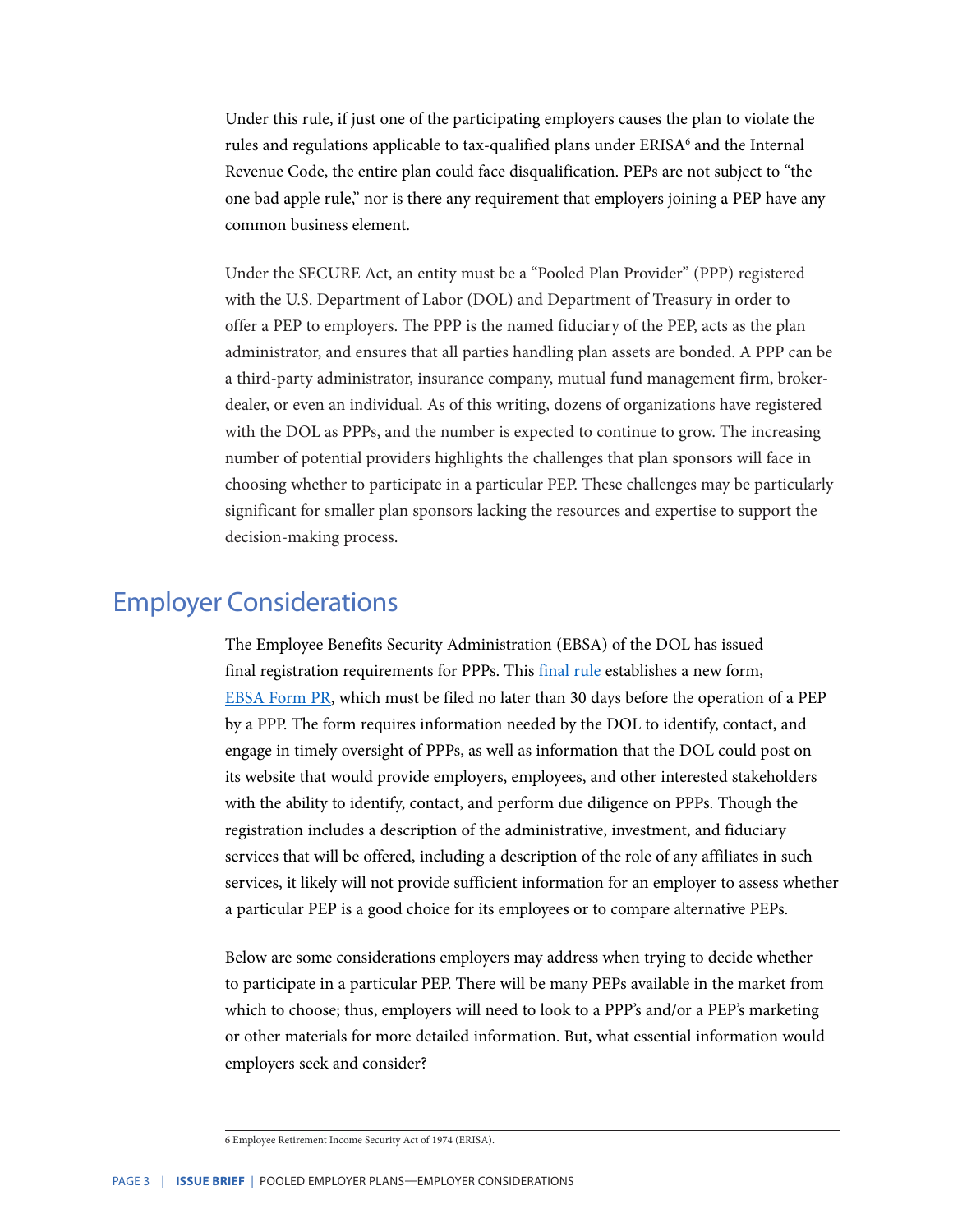#### **What might an employer consider in choosing whether to participate in a PEP?**

While a PEP has promise in reducing administrative and operational burdens, the employer may lose flexibility with respect to certain plan design features and choice of service providers. These trade-offs may be acceptable if the benefits of moving to a PEP outweigh the loss of flexibility. While the PPP takes on fiduciary responsibility for the PEP, the employer still has the duty to select and monitor the PEP including the PPP.

Some key areas an employer may consider include:

- 1. The magnitude of the reduction, if any, in administrative costs as compared to sponsoring an individual plan.
- 2. The level of investment-related expenses. For example, institutionally priced investment options are currently available at low minimum balances for many index funds, so investment-related fees for those funds would be unlikely to be reduced significantly.
- 3. The employer cannot transfer all administrative responsibility. For example, the employer would likely retain at least some responsibility for:
	- a. Providing accurate participant data
	- b. Accurately determining plan compensation and contributions based on plan terms
	- c. Withholding the proper funds
	- d. Remitting contributions in a timely manner
- 4. As fiduciaries, employers would still need to monitor their PPP and other vendors if applicable.

#### **What might an employer consider when selecting a PEP?**

Once an employer has made the decision that a PEP is a good option for the organization, the specifics of the various PEPs offered become important. What follows is a list (not exhaustive) of employer considerations regarding specifics of a particular PEP. Employers that already maintained plans may approach the decision of selecting a PEP based upon the specific features being offered such as the ability to transfer or roll over assets to the PEP.

Investment Choices: What investment choices are available? What is the default fund(s) if employees do not make an election? Are the investment-based fees and expenses reasonable based upon the services being provided? Is it easy for individuals to make investment selections that best suit their needs and goals? Can employers offer additional investment options if they so choose? Are managed account services an option?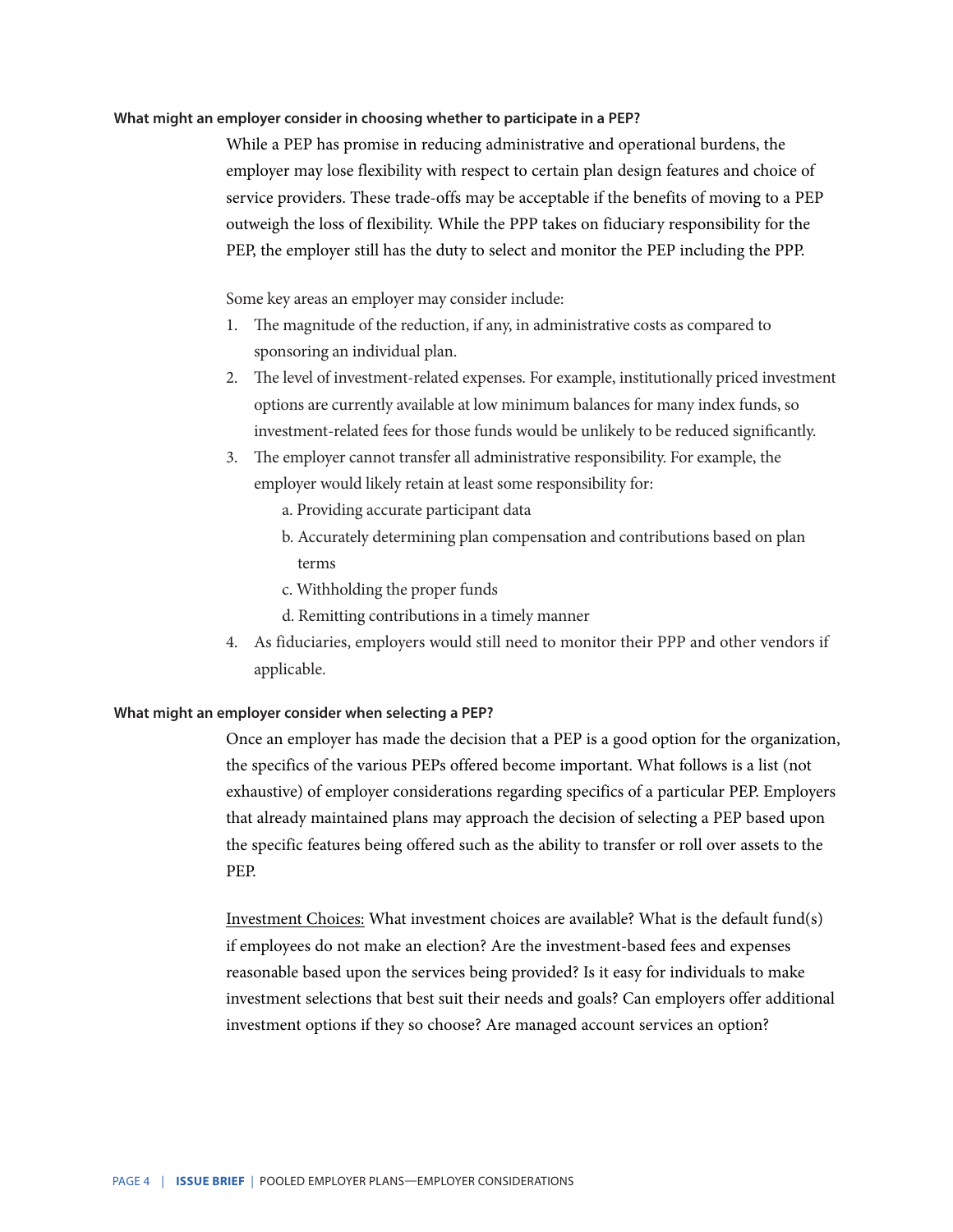Administrative Services and Fees: What administrative services does the PPP provide? What are their technological capabilities? How will they coordinate with the employer's payroll provider and possibly other service providers? How will the PPP manage lost participants, uncashed checks, forfeiture accounts, etc.? What are the fees charged? Who pays the administrative fees—the employer or employee? Does the employer have flexibility in allocating these fees? Are the fees competitive based on the services provided? Are all investment fees readily and fully disclosed?

Participation Features: How do employees sign up for the PEP? Does the PEP offer a default contribution option? Does the PEP support both pre-tax and Roth contributions? How do employees make investment choices?

Employer Contributions: Does the PEP allow for employer contributions? If so, what types are available—matching, non-matching, or both? Must the employer contribution options be fixed, or can they vary based on various factors (e.g., employer profits)?

Retirement Income Options: Once an employee retires, what options are available to withdraw funds? Does the PEP allow for the purchase of lifetime income products from insurers, and, if so, which insurers and what options are available? Does the PEP allow for non-insured structured retirement income payouts, and if so, which ones? How do they offer participants support for required minimum distributions?

Long-Term Retirement Planning: What information is provided to help employees know whether they are on track to meet their retirement goals? Is there a tool available through which employees can perform their own modeling based on alternative assumptions such as level of future contributions, target retirement ages, and investment alternatives and returns?

Portability: Does the PEP permit the transfer of funds from a prior plan or rollover IRA? Can an employee easily arrange such a transfer? When an employee changes jobs, is it easy to roll over funds from the PEP to another plan or rollover IRA if desired?

Retirement Education: What type of retirement education is offered to employees? How is it provided? Does education vary by the stage of the employee's working career? Can it be tailored to a particular employer's workforce? Does the plan offer assistance to individuals as they decide among lifetime income options, lump sums, or other distribution options?